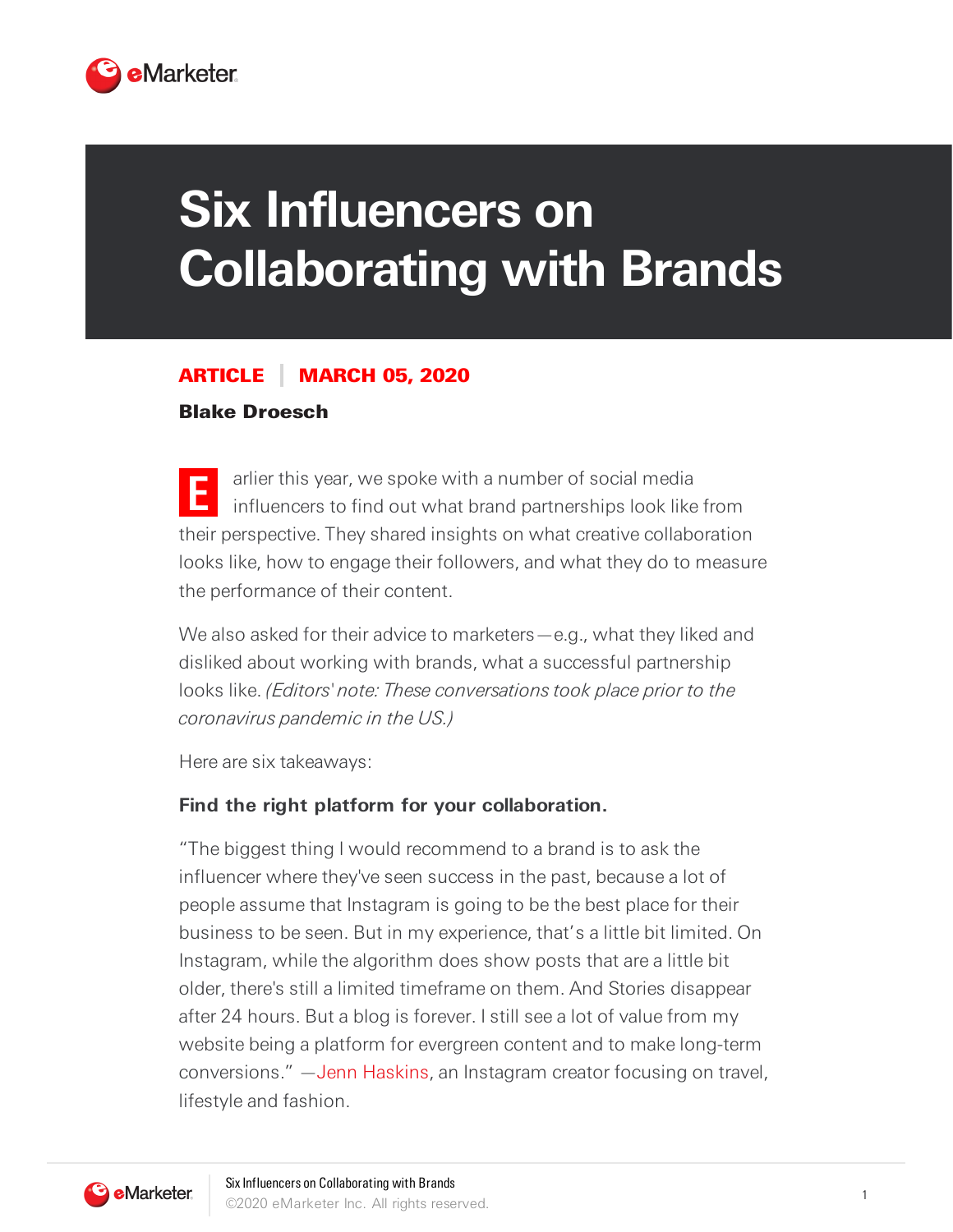## **Be transparent about the goals of your collaboration.**

"Sometimes when you ask brands, 'What are your KPIs [key performance indicators] for this campaign?' they have no idea. A lot of them say, 'Well, all of it. Can you just get all of the views and all of the conversions, and can you just make it go viral?'—which obviously is not a thing you can do. You can't just put a viral filter on something. And so, I explain to brands that tailoring [their campaign] for a specific end goal will get them better results." —Trisha [Hershberger,](https://www.twitch.tv/trishahershberger) a creator on Instagram and Twitch focusing on gaming and tech reviews.

## **Build long-term relationships with creators.**

"It's really important to engage influencers on a longer-term basis as opposed to working with them on a one-off opportunity. With the way the algorithms work in social media, that post that you paid for is gone in 36 hours. Then you as a marketer might go, 'Why didn't it work?' Because there's no longer-term engagement."—Oneika [Raymond,](https://www.instagram.com/oneikatraveller/?hl=en) an Instagram creator focusing on travel.

# **Give creators the freedom to create.**

"I've gotten pitch decks that are six pages long, and I am supposed to hit seven different keynotes. Those are the ones I usually turn down because I know immediately they are not going to do as well. If you're hiring me or any other influencer, I genuinely believe that there needs to be a level of trust for me to go create content with your brand in mind. There are a lot of influencers who just take a check; they don't necessarily do a great job, and they're not committed to making it a mutually beneficial scenario. But when there is less restraint [from the client] and I can simply do what I have done to make my following [so high], it always does better." - Sean [O'Donnell,](https://www.instagram.com/theseanodonnell/) an Instagram creator focusing on fashion and photography.

# **Trust influencers to know their audience.**

"Most brands still see influencers as a typical ad buy. I want to push back and say, 'I'm not a magazine that's printing 100 pages, I can't just slide in an ad in between.' That's not how Instagram works. If [my followers] don't like the content, they're not going to engage with it, and [the client] is going to think I did a bad job. But they didn't give me